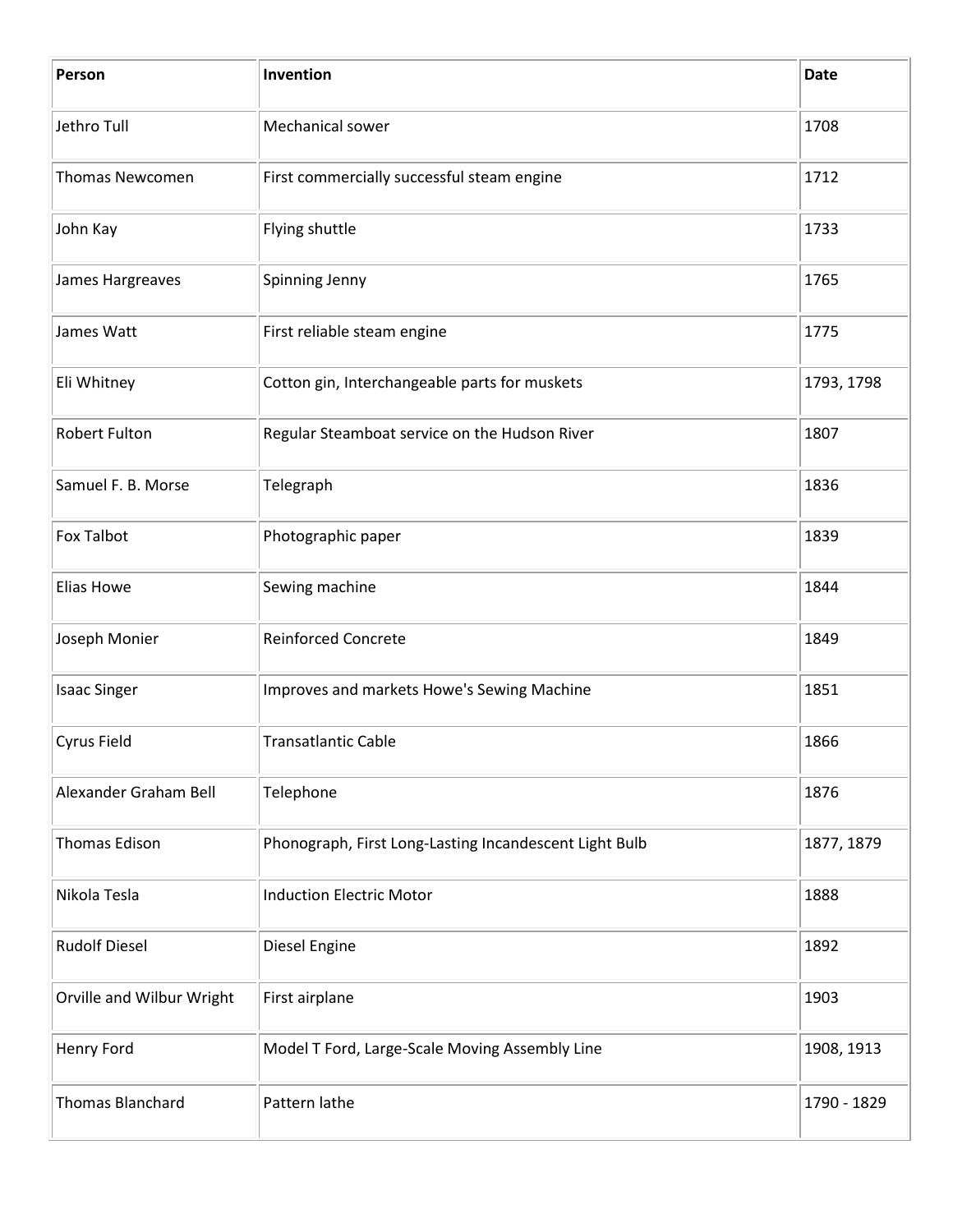| Mary Dixon Kies             | Process for weaving straw with silk or thread | 1790-1829   |
|-----------------------------|-----------------------------------------------|-------------|
| John Stevens                | Steam powered transportation                  | 1790-1829   |
| Alpheus Babcock             | Cast-Iron Piano Frame                         | 1790-1829   |
| Eli Terry                   | Clock                                         | 1790-1829   |
| Person                      | Invention                                     | <b>Date</b> |
| John Ericsson               | <b>Screw Propeller</b>                        | 1830 - 1839 |
| <b>Cyrus Hall McCormick</b> | <b>Mechanical Reaper</b>                      | 1830 - 1839 |
| <b>Erastus Bigelow</b>      | Power loom                                    | 1830 - 1839 |
| Seth Boyden                 | Process for making malleable iron             | 1830 - 1839 |
| Samuel Colt                 | Revolver with Interchangeable Parts           | 1830 - 1839 |
| Peter Cooper                | First steam locomotive built in America       | 1830 - 1839 |
| Charles Goodyear            | <b>Vulcanization of Rubber</b>                | 1840 - 1859 |
| Henry Bessemer              | <b>Bessemer Process</b>                       | 1840 - 1859 |
| Norbert Rillieux            | <b>Automated Sugar Refining</b>               | 1840 - 1859 |
| John Roebling               | <b>Suspension Bridge</b>                      | 1840 - 1859 |
| Matthias Baldwin            | <b>Steam Locomotive</b>                       | 1840 - 1859 |
| Gail Borden, Jr.            | Process for condensing milk                   | 1840 - 1859 |
| <b>Moses Farmer</b>         | Electric fire alarm system                    | 1840 - 1859 |
| Richard M. Hoe              | <b>Printing Press</b>                         | 1840 - 1859 |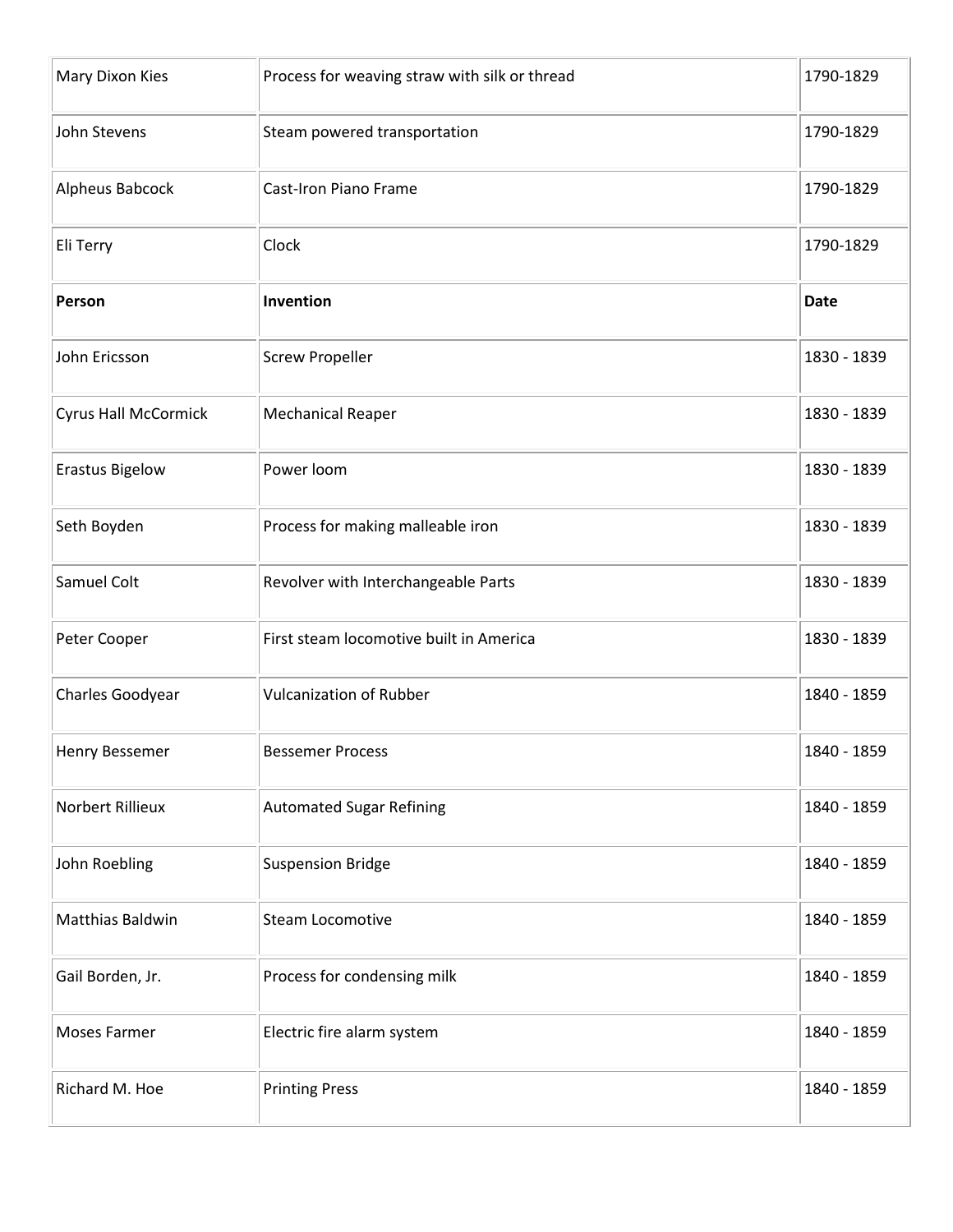| <b>Walter Hunt</b>          | Safety pin                      | 1840 - 1859 |
|-----------------------------|---------------------------------|-------------|
| John Mason                  | Mason jar                       | 1840 - 1859 |
| Person                      | Invention                       | <b>Date</b> |
| Lewis Miller                | Combine harvester               | 1840 - 1859 |
| Eli Whitney Blake           | Machine for Crushing Stone      | 1840 - 1859 |
| James Bogardus              | Iron Buildings                  | 1840 - 1859 |
| George Crompton             | Loom                            | 1840 - 1859 |
| Lorenzo Lorraine Langstroth | <b>Beehive</b>                  | 1840 - 1859 |
| <b>William Sellers</b>      | Improvement in Boring-Mills     | 1840 - 1859 |
| Squire Whipple              | Iron Truss Bridge               | 1840 - 1859 |
| <b>Alfred Nobel</b>         | Dynamite                        | 1860 - 1869 |
| John Deere                  | Plows                           | 1860 - 1869 |
| Elisha Graves Otis          | <b>Elevator Brake</b>           | 1860 - 1869 |
| Louis Pasteur               | Pasteurization                  | 1860 - 1869 |
| Stephen Wilcox              | <b>Steam Generator</b>          | 1860 - 1869 |
| <b>Milton Bradley</b>       | Game board                      | 1860 - 1869 |
| <b>Edward Calahan</b>       | Stock ticker                    | 1860 - 1869 |
| Alexander Holley            | Steel making process in America | 1860 - 1869 |
| Birdsill Holly, Jr.         | Modern day fire hydrant         | 1860 - 1869 |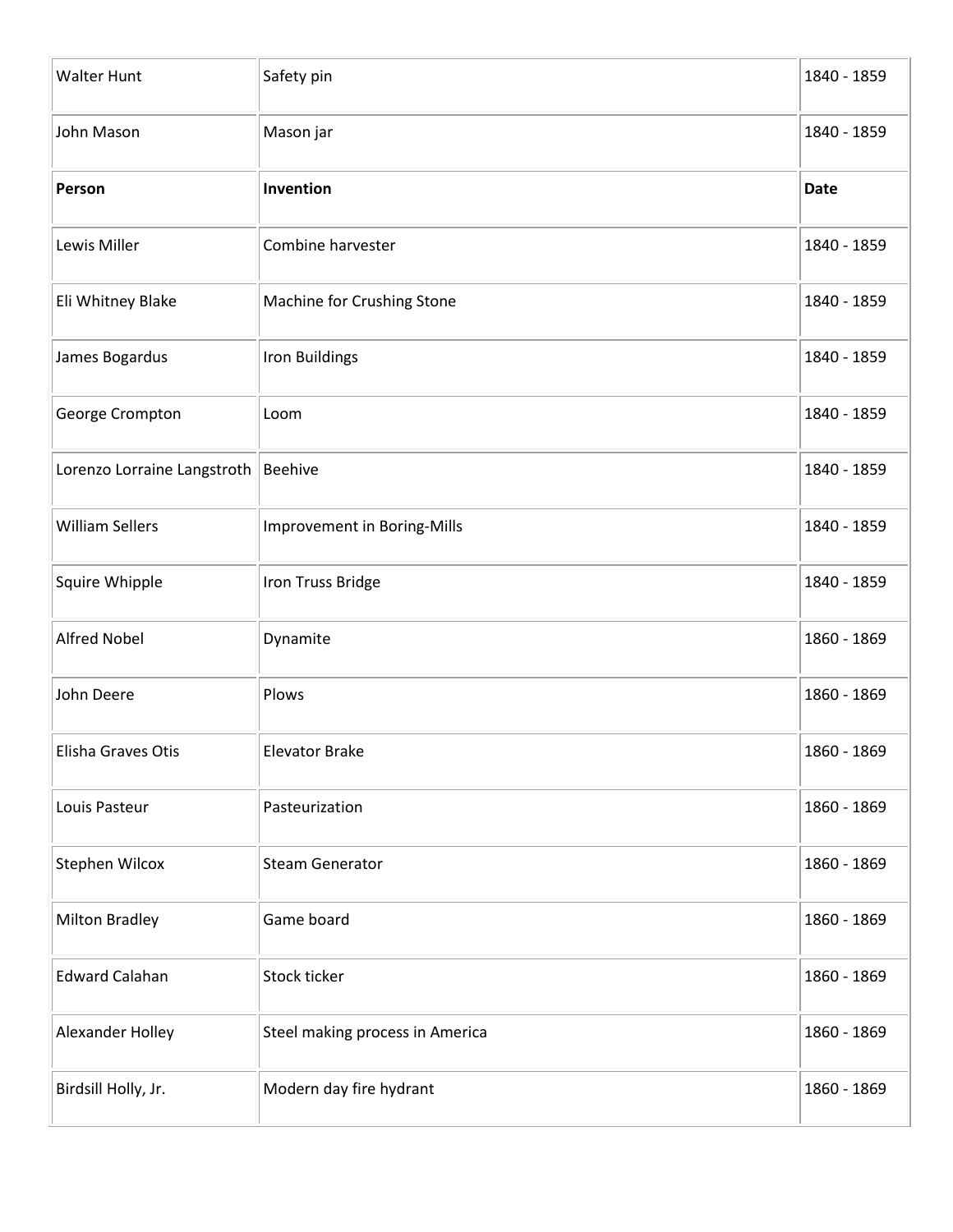| Person                   | Invention                                   | <b>Date</b>   |
|--------------------------|---------------------------------------------|---------------|
| John Hyatt               | Celluloid                                   | 1860 - 1869   |
| George Pullman           | Pullman car                                 | 1860 - 1869   |
| Joseph Saxton            | <b>Measuring instruments</b>                | 1860 - 1869   |
| Linus Jr. Yale           | Door lock                                   | 1860 - 1869   |
| Thomas Seavey Hall       | Improvement in Electrical Signals           | 1860 - 1869   |
| Thomas R. Pickering      | Improved Velocipede                         | 1860 - 1869   |
| George Westinghouse, Jr. | <b>Alternating Current</b>                  | 1870 - 1879   |
| Elijah McCoy             | Automatic Engine Lubricator                 | 1870 - 1879   |
| Helen Blanchard          | Zig Zag sewing machine                      | 1870 - 1879   |
| <b>Charles Brush</b>     | Arc lamp for street lighting                | 1870 - 1879   |
| George Corliss           | Improvements in the steam engine            | 1870 - 1879   |
| Martha Coston            | Signal flares used by ships                 | 1870 - 1879   |
| <b>Gottleib Daimler</b>  | Design of automobile and motorcycle engines | 1870 - 1879   |
| Joseph Glidden           | <b>Barbed wire</b>                          | 1870 - 1879   |
| Zénobe Gramme            | Direct current dynamo                       | 1870 - 1879   |
| Thomas Edison            | Incandescent lamp                           | 1870-1879     |
| Andrew Hallidie          | Cable car                                   | $1870 - 1879$ |
| Person                   | Invention                                   | <b>Date</b>   |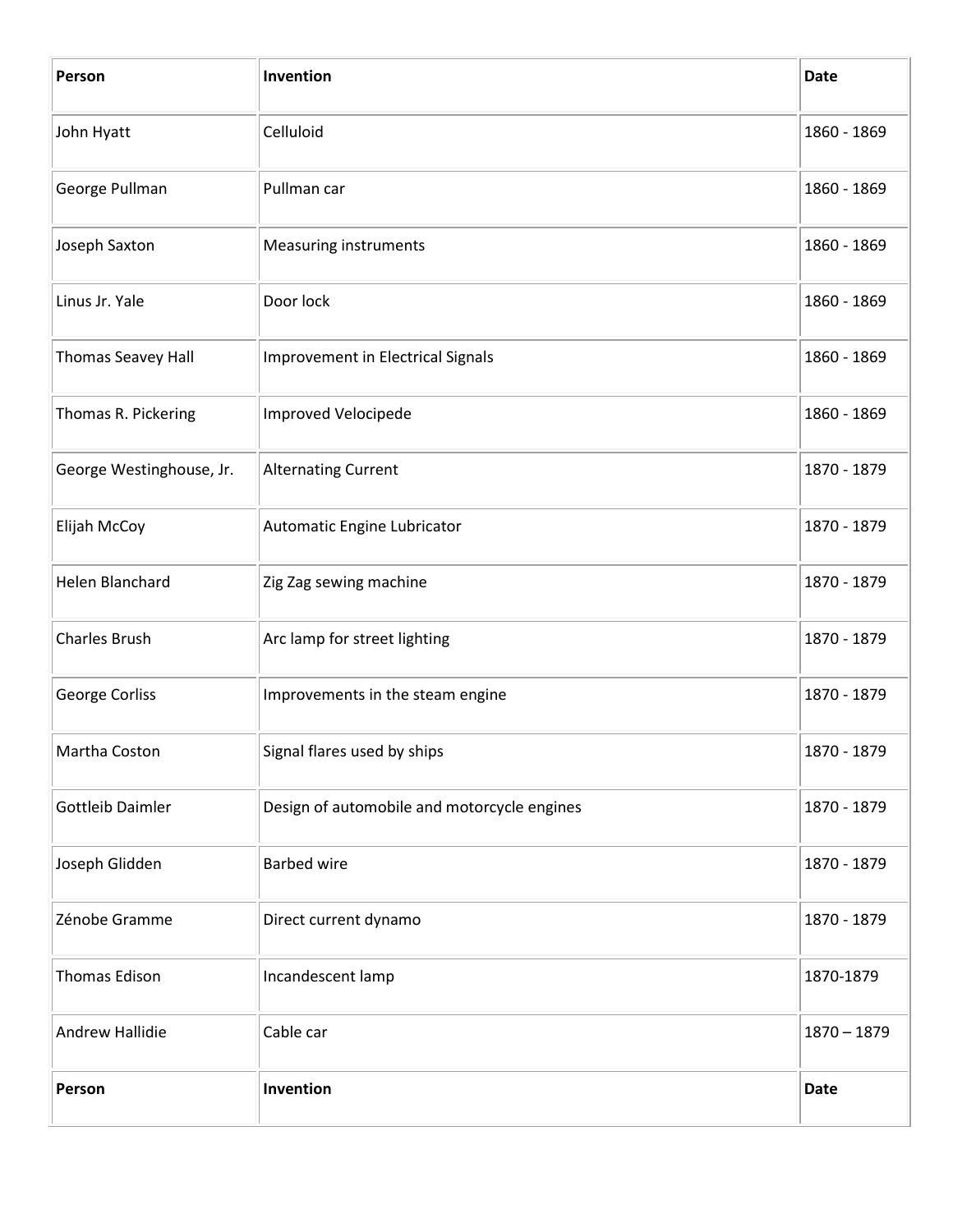| Simon Ingersoll                 | Steam powered rock drill                  | $1870 - 1879$ |
|---------------------------------|-------------------------------------------|---------------|
| Margaret Knight                 | Machine for making flat bottom paper bags | $1870 - 1879$ |
| John Moses Browning             | <b>Breech-Loading Firearm</b>             | $1870 - 1879$ |
| <b>Emile Berliner</b>           | Gramophone / Microphone                   | $1880 - 1889$ |
| <b>William Seward Burroughs</b> | Calculator                                | $1880 - 1889$ |
| Hiram Maxim                     | Machine gun                               | 1884          |
| George Eastman                  | Photography                               | 1880 - 1889   |
| <b>Charles Martin Hall</b>      | Aluminum                                  | 1880 - 1889   |
| Herman Hollerith                | <b>Punch Card Tabulator</b>               | 1880 - 1889   |
| <b>Ottmar Mergenthaler</b>      | Linotype                                  | 1880 - 1889   |
| Nicolaus August Otto            | Gas-Motor Engine                          | 1880 - 1889   |
| William Stanley, Jr.            | <b>Alternating Current</b>                | 1880 - 1889   |
| Josephine Cochran               | Dishwasher                                | 1880 - 1889   |
| Lewis Latimer                   | Filament for electric light bulb          | 1880 - 1889   |
| Jan Matzeliger                  | Shoe-lasting machine                      | 1880 - 1889   |
| Lester Pelton                   | Waterwheel                                | 1880 - 1889   |
| Frank Sprague                   | Electric street car                       | 1880 - 1889   |
| Person                          | Invention                                 | <b>Date</b>   |
| <b>Charles Tainter</b>          | Sound recording instruments               | 1880 - 1889   |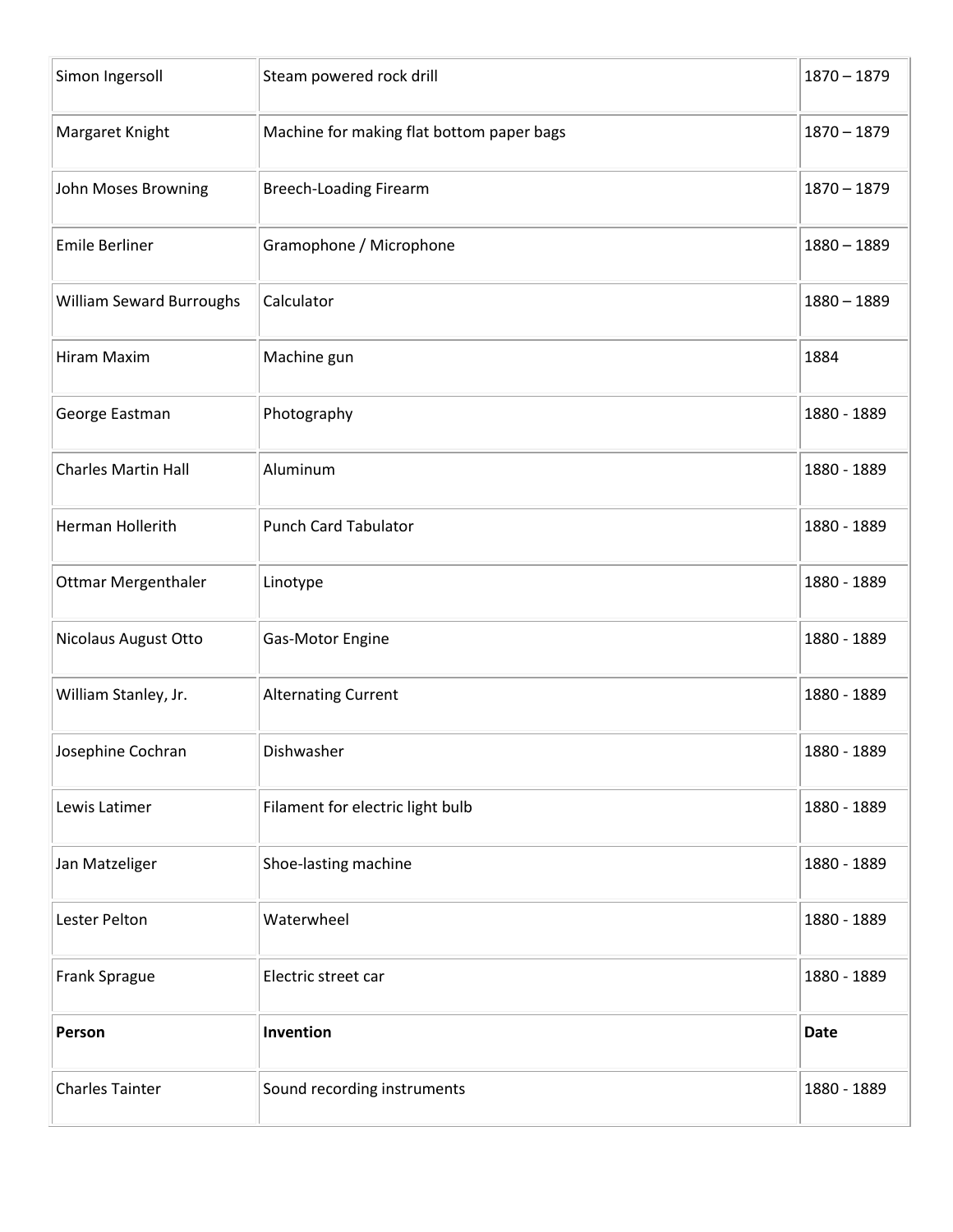| Elihu Thomson                    | Electric-Arc Lamp                                 | 1880 - 1889 |
|----------------------------------|---------------------------------------------------|-------------|
| William Erastus Upjohn           | Dissolvable Pills                                 | 1880 - 1889 |
| Lewis Waterman                   | Fountain pen                                      | 1880 - 1889 |
| <b>Edward Weston</b>             | Portable voltmeter                                | 1880 - 1889 |
| Granville Woods                  | Railway Telegraphy                                | 1880 - 1889 |
| Samuel Leeds Allen               | Flexible Flyer Sled                               | 1880 - 1889 |
| <b>Alexander Miles</b>           | Improved Method for Opening and Closing Elevators | 1880 - 1889 |
| Louis Comfort Tiffany            | Glass Tile, Mosaic                                | 1880 - 1889 |
| <b>Edward Goodrich Acheson</b>   | Carborundum                                       | 1890 - 1899 |
| <b>Rudolf Diesel</b>             | <b>Internal-Combustion Engine</b>                 | 1890 - 1899 |
| Herbert Henry Dow                | <b>Bromine Extraction</b>                         | 1890 - 1899 |
| Guglielmo Marconi                | Radio                                             | 1890 - 1899 |
| <b>Charles Proteus Steinmetz</b> | <b>Alternating Current</b>                        | 1890 - 1899 |
| Henry Timken                     | <b>Tapered Roller Bearings</b>                    | 1890 - 1899 |
| Andrew Beard                     | Jenny coupler for railroad cars                   | 1890 - 1899 |
| Person                           | Invention                                         | <b>Date</b> |
| <b>Eckley Coxe</b>               | Traveling grate furnace                           | 1890 - 1899 |
| John Kellogg                     | Breakfast cereal                                  | 1890 - 1899 |
| Hiram Maxim                      | Maxim gun; smokeless gunpowder                    | 1890 - 1899 |